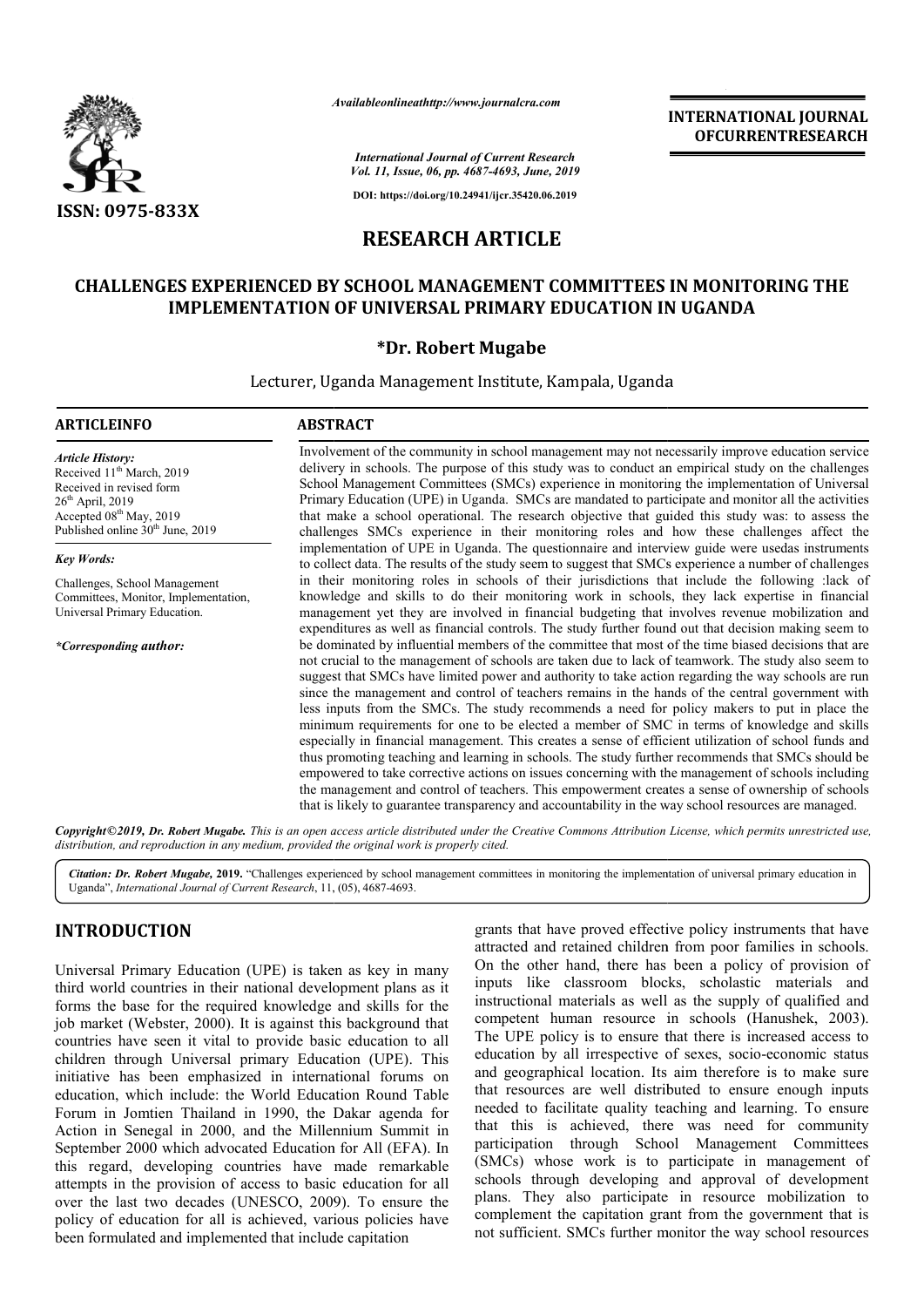are utilized. Monitoring is vital as it tracks the progress of a program activities to ensure they are done in line with the program design. It is through efficient monitoring that resources are put to optimal use (Marriott and Goyder, 2009). Therefore SMCs that represent all the stakeholders of schools are taken as vital in management of schools through mobilization and monitoring of school resources to ensure the provision of quality education for better education outcomes (UPE Handbook, 2007). However, much as the SMCs have done a commendable work in management of school resources, they are faced with challenges that limit their capacity to operate according to their mandate. Can all these duties and responsibilities be undertaken without challenges? This study focused on the challenges SMCs experience in implementation of UPE in Uganda?

**Statement of the Problem:** Monitoring of school performance is vital for the successful implementation of any education program (Kayanietal, 2011). In Uganda the role of monitoring the basic education is vested in SMCs on behalf of all school stakeholders. While monitoring is supposed to be done with the intention of tracking the progress of the programme in order to put in place corrective actions, the study shows that monitoring has not improved the implementation of UPE in Uganda (ANPPCAN, 2009).This study therefore assumes that the implementation of UPE, if monitored effectively with no inhibiting challenges, may result in improving educational outcomes. Based on this assumption, the study aimed at exploring the challenges experienced by SMCs in monitoring the implementation of UPE in Uganda.

**Purpose and objectives of the study:** The purpose of this study was to conduct an empirical study on the challenges SMCs experience in monitor the implementation of UPE in Uganda. The objective of the study was:

(i) To assess the challenges SMCs experience in their monitoring roles and how these challenges affect the implementation of UPE in Uganda.

**Importance and justification of the study:** The outcome of this study is of significant value to policy makers and administrators at government level as it may enable them revisit and revise the policies that can make UPE implementation work efficient. Challenges hindering SMCs in the success implementation of UPE may be identified and recommendations made to government on how to improve practice. Although a lot of studies have been done on school governance in many countries, there is scarce literature on the challenges experienced by SMCs in monitoring the implementation of UPE in Ugandan school context which motivated the researcher to undertake this study.

**Literature Review:** Various studies (Cheng and Mok, 2007; (Bandur and Gamage, 2009) show that School Based Management (SBM) has proved to be the best policy that has registered an improvement in management of schools in both developed and developing countries. However, a policy mandating the involvement of various stakeholders in management of schools through SMCs, has resulted in a number of challenges that hindering the effective monitoring the implementation of UPE in Uganda.

**Lack of skills by SMCs to perform their roles:** Maile (2002) in South Africa, found that school governing bodies have the

challenge of illiteracy among members, which contributes to inefficiency in the way they do their work. In relation to illiteracy, Van Wyk (2004) found that many school governing bodies, especially in rural areas, do not have the knowledge and skills required to perform their roles effectively. That is the reason why educators have blamed the school governing bodies for failure to execute their roles and responsibilities in schools due to their low levels of education, which has resulted in wrong decisions being made in the governance of schools (Xaba, 2011).SMCs are faced with the challenge of undertaking technical roles for which they lack expertise in areas such as budgeting, expenditure planning and infrastructure development planning as well as lack of information on the roles of head teachers and teachers in schools (Pushpanadham, 2000). A study by Obonyo (2012) on the factors influencing the effectiveness of school management in public primary schools in Karemo division, Siaya County, in Kenya established that lack of managerial and budgetary development skills has affected the SMCs' role in the management of schools. SMCs are supposed to oversee the management of the schools on behalf of the government as well as representing the parents' interest in schools (MoES, 1998, 2007). Their monitoring role is intended to ensure the efficient delivery of UPE (MoES, 1998). However, SMCs find it difficult to effect their mandate of contributing to the development of schools in terms of advising on how the school resources should be used, how teachers should carry out their workand how a better learning environment for pupils is created owing to lack of expertise (Ayeni and Olusola, 2013).

**Challenge of Influential members of the SMCs:** In most rural areas, the duties and functions of the SMCs are undertaken by influential members who command respect and regard themselves as superior and/or the vocal members of the committee (Mbena, 2005). This situation instils low selfesteem in those members who are not influential and thus renders them unable to contribute to the decisions affecting the school since they only remain observers when decisions are taken (Mbena, 2005). In support of this assertion, Van Wyk (2004) observes that some members of school governing body lack confidence regarding their roles and duties, which makes them inferior to other members. To worsen the situation, some head teachers are not on good terms with SMCs and, as a result, they tend to hide information that is supposed to assist the SMC members in their monitoring work, and this has proved to be a challenge as some members simply attend the meetings when they are invited but do not make any contribution on decisions that promote teaching and learning in schools (Kiyaga, 2005). Mestry (2004) observes that there is insufficient teamwork between head teachers and school governing bodies since the head teacher is not interested in sharing the responsibility for school management for fear of losing power and authority in their school. Abigail, Mugisha, Serneels and Zeitlin (2012) observe that it is only through collective action by all those concerned with the monitoring exercise that monitoring activities can be undertaken for improved school performance. Where there is absence of collective action, some of the decisions taken are only inthe interest of a few members of the committee (Prinsen and Titeca, 2008; Nemes, 2013). This could be the reason why, in many developing countries, some schools have continued to perform poorly in infrastructural development, have been involved in the purchase of sub-standard and insufficient instructional materials, have diverted funds to non-budgeted activities, and have continued to experience head teacher,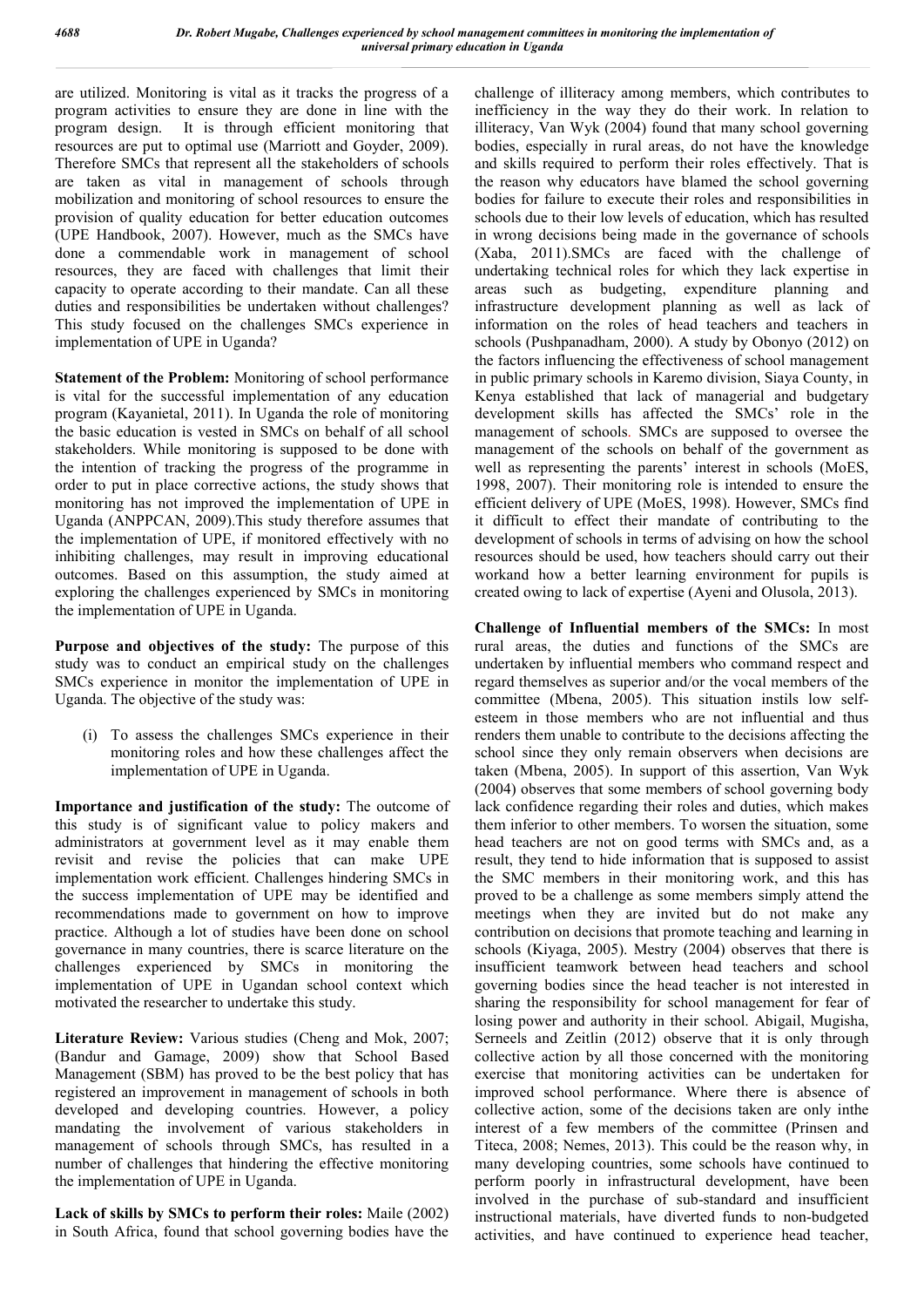teacher and pupil absenteeism, resulting in failure to complete syllabuses and hence continuous decline in education performance (Prinsen and Titeca, 2008; Nemes, 2013).

**Conflict among stakeholders in the school:** Ayeni and Olusola (2013) state that many SMC members have limited knowledge regarding how daily activities of the school are run and coordinated, how personnel administration issues are dealt with, how conflict resolution ishandled and regarding other statutory matters in which they are expected to offer professional and technical inputs in decision-making to ensure sustainable improvement in the performance of schools. Furthermore, in many education systems in developing countries, there are tensions and conflicts between the roles of PTAs and SMCs (Dunne *et al*., 2007). In Ghana, for instance, SMCs' roles and responsibilities have been found to conflict with those of PTAs. This happens as a result of an overlap in roles and responsibilities that causes one group to operate beyond its mandate. Ramani and Zhimin (2010) observe that role conflict involves real differences in role descriptions between individuals who are dependent on social systems. This conflict undermines SMC members in effectively carrying out their monitoring role (Dunne *et al*., 2007). Conflict between SMCs and PTAs brought about by unclear roles and responsibilities in schools is reported in Mexico and Malawi where both PTAs and SMCs have similar roles and duties and conflict arises mainly with respect to who is responsible for the mobilisation and utilisation of money in schools (Dunne *et al*., 2007). The continued tension between PTAs and SMCs was responsible for the suspension of the former (Bray, 2000). In Uganda, the introduction of UPE empowered the SMCs in the governance of schools and one of the roles of PTAs, i.e. collecting funds from parents to supplement teachers' salaries, was proscribed by the government. Still, there is no clear boundary of operation between SMCs and PTAs, which has hindered the smooth governance of schools (Suzuki, 2002). Similar conflict arising from lack of coordination in the decisions used to govern schools between PTAs and Boards of Governors (BOGs) was reported in Kenyan schools (Word Bank, 2008). Nana, Milindzo and Adjeri (2009) reveals that insufficient orientation of SMCs and PTAs regarding their roles and responsibilities was responsible for the tension and conflict between them that eventually hinders teaching and learning in schools.

Kindiki (2009) observes that the essence of the devolution of school management was to advance decision-making on the governance of schools. The same view was expressed by Heystek (2003). This decision-making was entrusted to school governing bodies. However, some SMCs and PTAs have exceeded their mandate and have even taken over the role of operations management in school, which has resulted in tension and conflict between head teachers and school governing bodies (Onderi and Makori, 2012). Tension and conflict among the stakeholders in the schools concerning the roles played by each were also reported by (Huber, 2011). Cases of frequent interference by school governing bodies in the specialized governance of schools were reported in South African schools where school governing bodies were accusing the head teachers of not involving them in the teaching and learning process (Heystek, 2011). However, the jurisdiction of school governing bodies does not extend to participation in specialised governance of schools (James *et al*., 2011).

**Lack of a participatory approach by SMCs in executing the**  duties of the school: Jerry and Anne (2008) observe that programme managers are often asked to develop monitoring systems that measure the aims and objectives of their programme without involving stakeholders under the participatory approach. This often creates a challenge during the implementation stage as it becomes difficult for other stakeholders who did not participate in the design to understand the extremely complex social development objectives stakeholders are hoping to address within any project or programme, or to establish the logical links between the problem and purpose statements, the objectives and activities (Jerry and Anne, 2008). As a result, implementation of the monitoring framework becomes a problem. This view reflects Uganda's situation where the monitoring system is designed by the MoES, which then requests SMCs and other stakeholders to implement it in monitoring school activities (MoES, 2007). The fact that the stakeholders are requested to implement a complicated system in whose design they did not participate and whose aims and objectives are not clear to them means that implementation becomes a challenge (Jerry and Garbutt, 2008).

**Lack of financial management skills by SMCs to perform their roles:** For effective running of schools, financial management is vital and it should be the duty of a person in a position of authority to carry out those management actions (regulated tasks) connected with the financial aspects of schools and having the sole purpose of achieving effective education (Mercy and Kubaison, 2014). Similarly, Joubert and Bray (2007) describe a school's financial management as the performance of management actions connected with the financial aspects of a school for the achievement of improved school performance. What is common in these definitions of financial management is that a connection is made between the management tasks and the financial issues in a school. The phenomenon is that the management of school finances involves the task of budgeting, coordinating, communicating and motivating, as well as controlling (Clarke, 2007). It is the obligation of the school head to ensure accountability and efficient utilisation of school funds, yet many lack the knowledge and skills necessary for managing school funds (MoES, 2012).Good financial management in schools is vital for a better functioning school (Goetz, Durband, Halley and Davis, 2011). It is, therefore, the financial management in schools that determines the competence of school governing boards **(**Yau and Cheng, 2014).

A better functioning school is determined by the way in which its resources are effectively and efficiently managed in a transparent and accountable way (Antonowicz, 2010). One of the great challenges facing SMCs is the difficulty of managing school finances due to lack of financial expertise (Antonowicz, 2010). Govender (2004) observes that it is not insufficient financial resources that are a problem in providing education services but rather the lack of the capacity to plan, budget and control the available finances that has proved to be a serious challenge faced by SMCs in effecting their mandate. Kiprono, Nganga and Kanyiri (2015) observe that SMCs have failed to deliver to the expectations of other education stakeholders owing to lack of the capacity to plan, budget, control and account for the use of school resources. Involving the communities in the management and administration of an education system is a sure way of achieving education outcomes (Kamba, 2010). Azeem (2010) observes that owing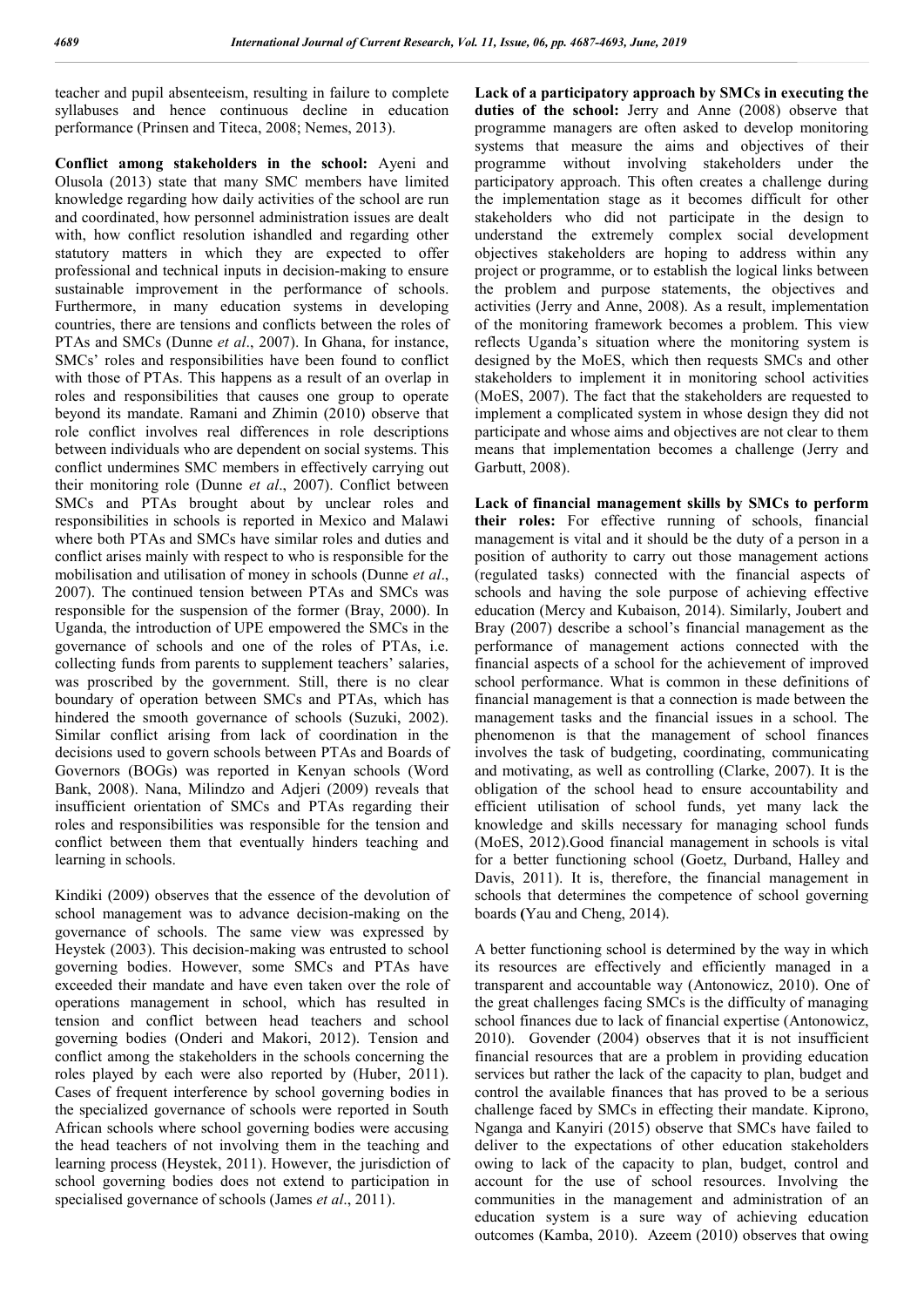to poor community participation in financial management and in major decisions affecting schools, governments have wasted substantial resources that are sent to manage schools because in many schools the resources are misallocated and, as such, there is no value for money. Bashaasha, Najjingo and Nkonya (2009) found that what affects SMCs' perception was lack of accountability and transparency in the management of funds in schools brought about by power imbalances between school administrations and committee members. The situation is worsened by SMCs' failure to access information that is relevant for their monitoring work as a result of lack of cooperation between SMCs and school administrations. In such a situation the school administrations regard most of the committee members as illiterate and, therefore, unable to know how school activities are run, especially in rural areas, which has made the monitoring role of SMCs insignificant (Bashaasha, Najjingo and Nkonya, 2009).

**Research Design:** In order to explore and have a deeper understanding of the phenomenon of the challenges experienced by SMCs in the implementation of UPE, a case study design was used in this research. Case study involves rigorous and comprehensive qualitative and quantitative data collection about the case under study (Luck, Jackson, and Usher 2006).In this study, both quantitative and qualitative data were collected to enhance the understanding of the problem under study. Conceptually, this study used explanatory sequential mixed-methods design, a recommended mixed methods designs in educational research that contains two distinct phases (Creswell, 2003). In this study, data collection was done in two phases. In the first phase, numeric data was collected and analysed using descriptive statistics. Emerging issues from quantitative analysis were studied further qualitatively under phase two and there after integration of both quantitative and qualitative analysis was done and interpreted in line with research problem.

**Target Population:** The target population for this study were SMC members in Mbarara District, western part of Uganda. These SMCs are charged with the responsibility of ensuring that UPE implementation succeeds in their areas of jurisdiction. Eight schools were selected and from eight schools, 96 SMC members were selected to participate in the study under quantitative phase one. In phase two, eight chairpersons of SMCs from eight selected schools participated in the study. School head teachers were excluded in the study because they are ex-officials on the committees but also they are directly involved in the management and utilization of school resources. So involving them in the study could have compromised the quality of data collected since some vital information could not be accurately given.

**Sampling procedure:** Teddlie and Yu (2007) revealed that in a study involving schools, schools can be purposively selected, then both the survey and non-survey data collection methods be used in selecting subjects to participate in the study. Therefore, from the eight selected schools targeting SMC members, government schools had thirteen members, foundation body schools, some had eighteen members and one school had twenty members. A large representative sample using simple random sampling technique in which each individual in the population had an equal probability of being selected was used. In this study, a total of 96 questionnaires were administered to generate quantitative data for generalization within the population of the study in the first phase and 8 members of SMCs from all sampled schools were selected to be interviewed. In eight selected schools, a chairperson of SMC was selected, and where the chairperson was absent or not willing to participate in the study, the vice chairperson was selected. The chairpersons and their deputies were selected to participate in the study because they were regarded as more knowledgeable about the subject matter under investigation.

**Research Instruments:** Quantitative data was collected using the questionnaire. This instrument was appropriate because all the participants to the study were literate and therefore understood what the tool demanded. The Instrument contained the standardized questions that needed standardized answers which were vital for ease of analysis. Qualitative data was collected using structured interview that was conducted by the researcher.

**Validity of the Research Instruments:** In this study, the face validity was conducted. The face validity was established with the help of the SMC peer review group totalling to thirty-five in number. They were asked to review the items on the questionnaire and assess the extent to which they reflected the meaning they are expected to measure. This process was followed by rewording some statements that were seen not to be appropriate. For qualitative study, credibility was ensued by staying longer at sites to verify data collected, then enhanced by the provision of in-depth description of data to enable readers to make their own interpretations. A detailed description of the researcher's interaction with participants in the field, including challenges encountered and how these were dealt with, also enhanced trustworthiness of the study. Prolonged engagement in the field as well as member checking ensured trustworthiness in the case of interviews (Creswell, 2008).

**Reliability of the Research Instruments:** For quantitative data, reliability was ensued by measuring the internal consistency using Cronbach's alpha (Cronbach, 1951; Nunally, 1978), which reflects the homogeneity of a scale. Trustworthiness was guaranteed in qualitative data where the researcher constantly referred to verbatim utterances of participants, thus providing primary data which every reader could use to assess the accuracy of conclusions reached. Trustworthiness and the credibility of the study depended on its truth value, consistency and transferability.

# **FINDINGS AND DISCUSSIONS**

Quantitatively majority of the participants (70.1%) revealed that SMC members lacked knowledge and skills to do their monitoring work in schools of their jurisdiction, 52.1% agreed that members of SMCs lack expertise in the area of financial management. On whether decision-making from monitoring activities was done collectively by members of SMCs, 72% disagreed. This was explained by the fact that influential members of the SMCs were found to be taking some decisions on behalf of others, explained by the response of 63.6%. The study further revealed that SMCs worked with head teachers that lacked financial management skills at 63.2 %. Yet another challenge was that SMCs did not meet regularly to monitor how school activities were run (69.1%). This was explained by lack of commitment since members of the SMCs work on voluntary basis with no financial benefits as a motivator. On whether there is teamwork among members of SMCs in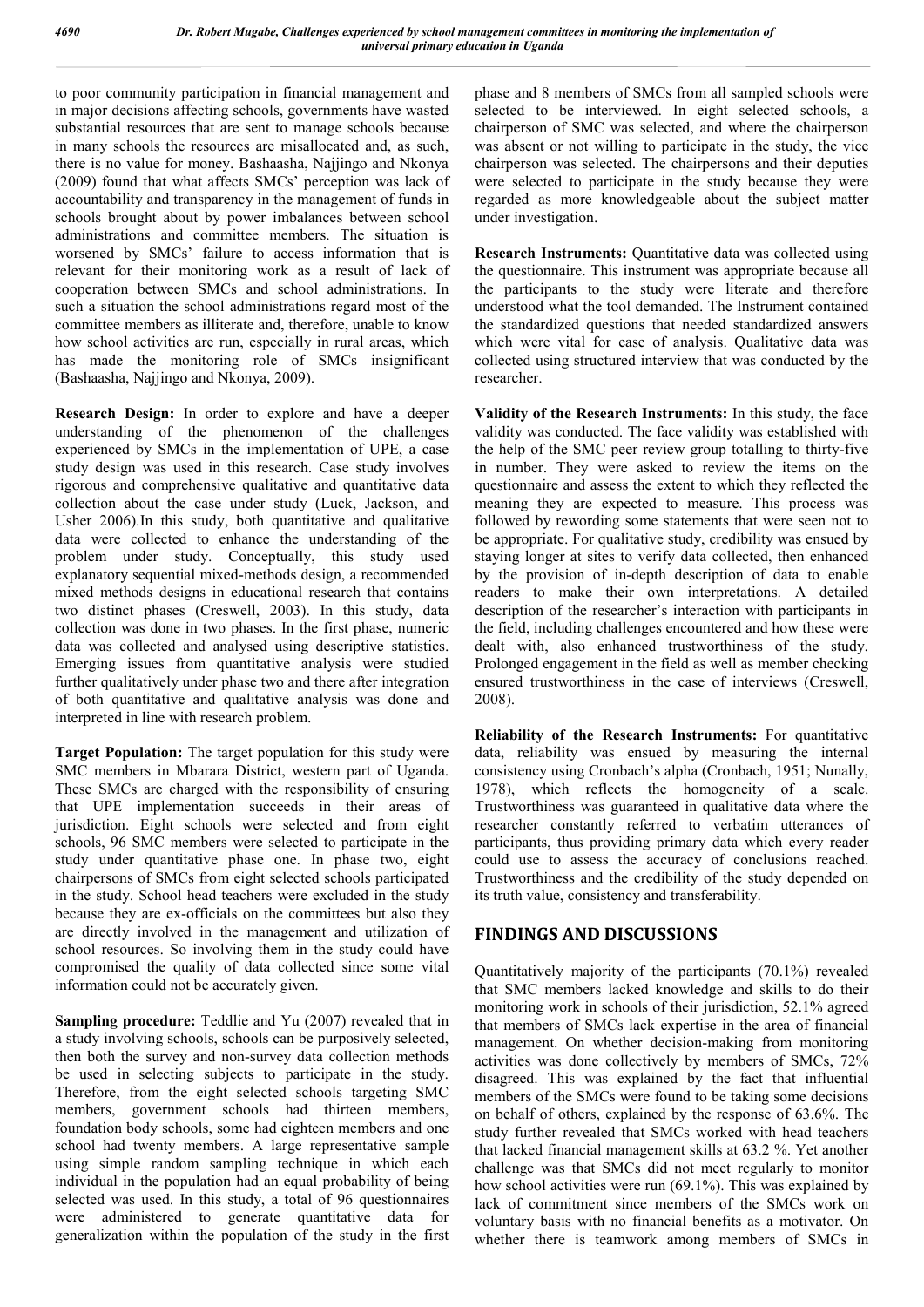executing their monitoring roles, 76% disagreed that it did exist yet Abigail, Mugisha, Serneels and Zeitlin (2012) observe that it is only through collective action by all those concerned with the monitoring exercise that monitoring activities can be undertaken for improved school performance. Where there is absence of collective action, some of the decisions taken will only be in the interest of a few members of the committee (Prinsen and Titeca, 2008; Nemes, 2013). Further, majority of the participants (64.1%) agreed that SMCs did not know how schools were run owing to lack of knowledge and skills. Finally, majority (64.6%) of participants agreed that that SMCs lacked the mandate to take corrective action in schools. However, the study did not find any conflict between PTA and SMCs in executing their monitoring roles in schools. Instead (82.2%) agreed that there was a collaborative effort where all the school activities and decisions were taken jointly. The findings from the interviews suggest that the challenges faced by SMCs in monitoring the implementation of UPE were categorised as policy issues and administrative issues. On the policy issues the study found out that SMCs are constrained in doing their work by limited power and authority to take action regarding the way schools are run. This is due to the fact that the government policy on UPE is to ensure that no child is sent away for non-payment of school fees and lack of scholastic materials and yet the funds government sends to schools are not adequate. The management and control of teachers remain in the hands of the central and local governments with less input from the SMCs, which hinders teaching and learning. The findings also reveal that some SMCs have low levels of education, which limits their ability to contribute and make decisions that are relevant to the development of schools. This is so because the Education Act 2008 is silent on the level of education and experience required for somebody to be voted a member of a SMC. So the community simply elects somebody who is influential regardless of their education levels which leads to wrong decisions being undertaken that hinders teaching and learning.

On administrative issues, the study found out that there is lack of cooperation among the key stakeholders in schools, which hinders the efficient management of schools. The analysis further reveals that SMCs do not take full control of the way in which school activities are run and the school funds are spent, which is responsible for the misappropriation of school funds. The analysis further shows that SMCs do not have the full mandate to take all the decisions on the activities of the schools, which is likely to curtail their commitment to do their monitoring work. The findings also reveal that, much as decision-making in schools is done through the participatory approach by involving all the stakeholders, there are members whose views dominate other members' views. This shows that the decisions taken in schools by SMCs may not be democratically arrived at by all members, an indicator that inappropriate decisions are likely to be taken that may hinder the development of schools. The findings from the analysis, therefore, reveal that lack of financial expertise in the area of financial management, lack of knowledge and skills on how schools are run, lack of a mandate to take corrective action in schools, irregular meetings of SMCs, dominance by influential members of committees, which are of policy and administrative issues were found to be the main challenges affecting the implementation of UPE. The findings are in support of Maile (2002), who asserts that school governing bodies have a challenge of illiteracy among members, which contributes to inefficiency in the way they do their work. In

relation to illiteracy, Van Wyk (2004) found that many school governing bodies, especially in rural areas, did not possess the knowledge and skills needed to perform their roles effectively. The finding is also in support of Xaba (2011) who governing bodies have failed to execute their roles and responsibilities in schools owing to their low levels of education, which has resulted in wrong decisions being made in the governance of schools. The findings further are in support of Pushpanadham, (2000) who asserts that SMCs are faced with the challenge of undertaking technical roles for which they lack expertise in areas such as budgeting, expenditure planning and infrastructure development planning as well as lack of information on the roles of head teachers and teachers in schools. The finding is also in conformity with that of Mbena, (2005) who found out that in most rural areas, the duties and functions of the SMCs are undertaken by the influential members, who command respect and regard themselves as superior and/or the vocal members of the committee. This situation puts those members who are not influential and with low self-esteem in a position where they are unable to contribute to the decisions, which affects schools since they only remain observers when decisions are being taken. In support of this assertion, Van Wyk (2004) also observes that some members of school governing bodies lack confidence regarding their roles and duties, which makes them inferior to other members. Ayeni and Olusola (2013) state that many SMC members have limited knowledge about how the daily activities of schools are run and coordinated, how personnel administration issues are handled, how conflict resolution is undertaken and other statutory matters in relation to which they are expected to offer professional and technical inputs to enable decision-making for sustainable improvement in the performance of schools.A better functioning school is determined by the way in which its resources are effectively and efficiently managed in a transparent and accountable way (Antonowicz, 2010). One of the great challenges facing SMCs is managing school finances resulting from lack of financial expertise affects planning and budgeting in the utilization of school resources that are insufficient(Antonowicz, 2010).It is, therefore, the efficiency of financial management in schools that determines the competence of school governing boards **(**Yau& Cheng, 2014).

#### **Conclusions**

The purpose of this study was to conduct an empirical study on the challenges experienced by SMCs in monitoring the implementation of UPE in Uganda. The objective of the study was to assess the challenges SMCs experience in their monitoring roles and how these challenges affect the implementation of UPE in Uganda. The findings reveal lack of the mandate by SMCs to effectively implement the findings of the monitoring activities, which limits their capacity to take corrective decisions affecting their schools. As much as the education Act 2008 mandates the SMCs to undertake certain duties and responsibilities in schools, the power and authority to run schools still lie with the local and central government but not at school level. The findings also reveal that, much as decision-making in schools is done through the participatory approach by involving all the stakeholders, there are members whose views dominate other members' views. This shows that the decisions taken in schools by SMCs may not be democratically arrived at by all members, an indicator that inappropriate decisions are likely to be taken that may hinder the development of schools. The findings of the study therefore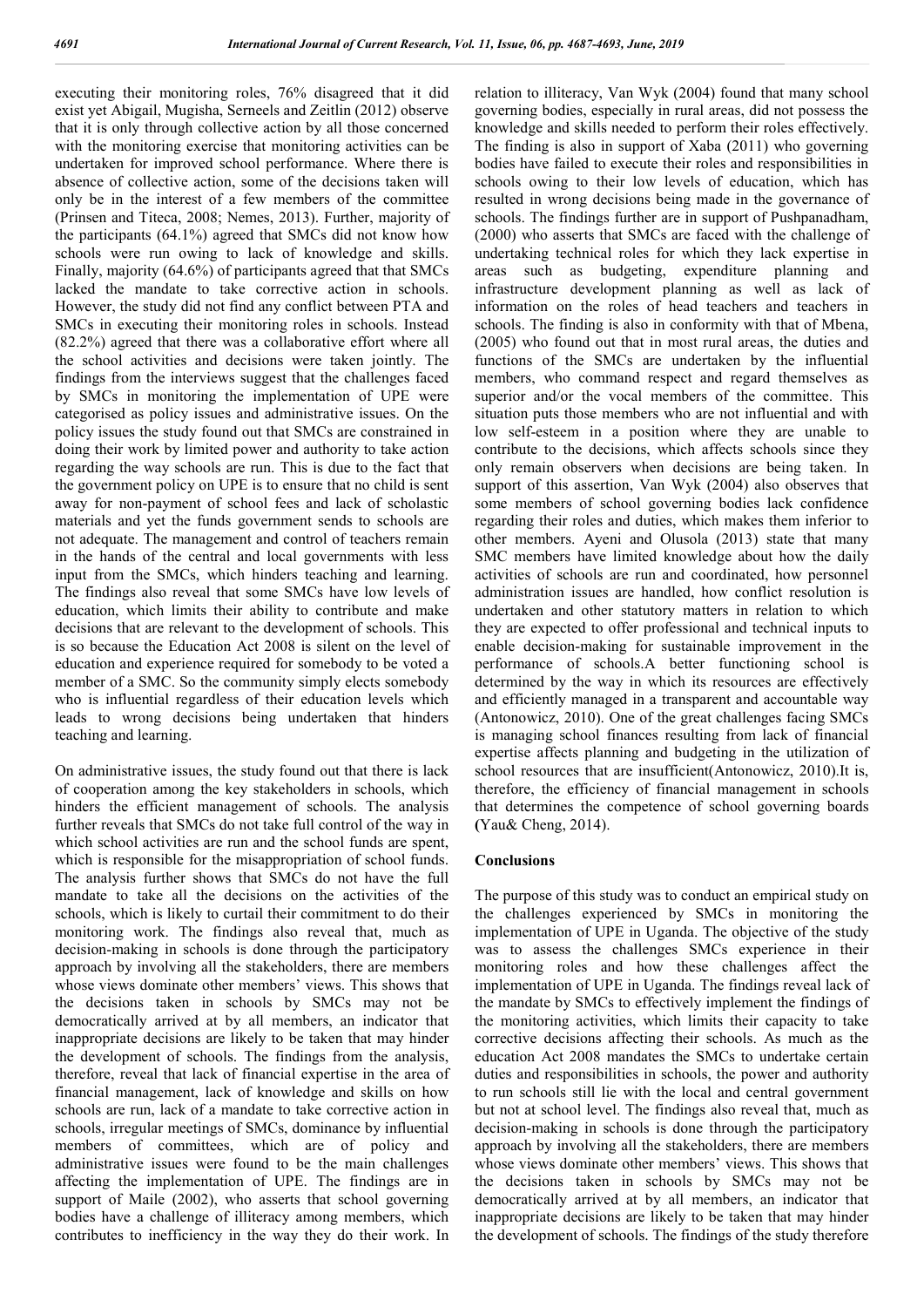concludes that the challenges affecting effective implementation of UPE in Uganda are of policy nature as well as administrative nature.

#### **Recommendations**

- The government should put in place the minimum level of knowledge and skills with a bias in financial management for one to be elected a member of SMC. This helps in budgeting for the school resources, controlling expenditures, ensuring essential facilities are place and this promotes teaching and learning for better education outcomes.
- The government should empower and give mandate to SMCs and the communities to take corrective actions on issues concerning with the activities of the schools that promotes teaching and learning. This empowerment creates a sense of ownership of schools that is likely to guarantee transparency and accountability in the way school resources are managed.
- The challenge of dominance by some members of the school management committee, should be administratively handled through encouragement participatory approach in and collective approach in the way decisions are arrived at and implemented. This creates collective responsibility that eliminates inferiority complex of some members in decision making. This harmony creates a conducive environment for effective teaching and learning.

# **REFERENCES**

- Abigail, B, Mugisha, F, Serneels, P &Zeitlin, A. 2012. Information and Collective Action in Community-based monitoring of Schools; Field and Laboratory experimental evidence from Uganda.
- ANPPCAN 2009. Universal Primary Education. Joint monitoring report. Depaartment for International Development
- Antonowicz, L., Lesné, F., Stassen, S. and Wood, J. 2010. *2010. Africa education watch: Good governance lessons for primary education.* Program Report, Berlin: Transparency International. 126 UNESCO Institute of Statistics.
- Ayeni, J.A. &Olusola, W. 2013. A conceptual model for school-based management operation and quality assurance in Nigerian secondary schools. *Journal of Education and Learning,* 2(2), 1927-5269.
- Azeem, V. 2010. *An overview of the African Education Watch Ghana report*. Retrieved from www.tighana.org
- Bandur, A., &Gamage, D. T. 2009. School-based management policies and programs: Improving teaching-learning environments and student achievements in Indonesia. *Education and Society*, *27*, 51-75.
- Cheng, Y.C &Mok, M.M.C. 2007. School-based Management and paradigm shift in education: An empirical study. *International Journal of Education Management*, 21 (6), 517-542.
- Creswell, J. W. 2008. *Educational research: Planning, conducting, and evaluating quantitative and qualitative research.* Upper Saddle River, NJ: Pearson.
- Cronbach, L. J. 1951 Coefficient alpha and the internal structure of tests, *Psychometrika,*16, pp. 297–334.
- Dunne, M., Akyeampong, K., and Humphreys, S. 2007. *School processes, local governance and community participation: Understanding access. Consortium for research on education access transition and equit*y. Research monograph.
- Goetz, J. W., Durband, D. B., Halley, R. E., and Davis, K. 2011. A peer-based financial planning and education service program: An innovative pedagogic approach. *Journal of College Teaching and Learning, 8*(4), 7-14.
- Hanushek, E. 2003. "The failure of input-based schooling policies". Economic Journal, 113(485, 64-98
- Huber, S.G. 2011. School governance in Switzerland: Tensions between new roles and old traditions. *Educational Management Administration and Leadership*, 39, 469– 485.
- Jerry, A. &Garbutt, A. 2008. *Participatory monitoring and evaluation in practice. Lessons learnt from Central Asia*. Praxis paper 21.
- Joubert, R., and Bray, E. 2007. *Public school governance in South Africa*. Pretoria: Inter-University Centre for Education Law and Education policy (CELP).
- Kamba, K. 2010. *Education development in Southern Sudan: A study of community participation and democratic leadership in two primary schools in Central Equatoria State, Southern Sudan.* Oslo University College: Faculty of Education and International Studies
- Kayani, M.M, Begum, N, Kayani, A &Shazia, M. 2011. Effectiveness of Monitoring System at Primary level in Pakistan. *International Journal of Business and Social Science*, 2(19), 148-154.
- Kindiki, J. 2009. Effectiveness of boards of governors in curriculum implementation in secondary schools in Kenya. *Ed.Res and Rev*., 4 (5), 260-266*.*
- Kiprono, F. J., Nganga, M., and Kanyiri, J. 2015. An assessment of school management committees' capacity in the implementation of FPE funds in public primary schools: A survey of Eldoret east district, Kenya. *International Journal of Education and Research 3*(3),  $243 - 260$ .
- Kiyaga-Nsubuga, J. 2005. The role of local leadership in improving the delivery of services at community level: Uganda's experience with primary education. Ministerial Conference on Leadership Capacity Building for Decentralised Governance and Poverty Reduction for Sub-Saharan Africa, Kigali, Rwanda, June 6 – 8, 2005.
- Maile, S. 2002. Accountability: An essential aspect of school governance. *South African Journal of Education*, 22, 326- 331.
- Marriott, N. and Goyder, H. 2009. Manual for Monitoring and evaluating education Partnership. International Institute for Educational Planning. Paris.
- Mbena, P. N. 2005. The impact of initiatives for heavily indebted poor countries (HIPC) on basic education in Tanzania. M.A. (Education) dissertation, University of Dar es Salaam, Tanzania.
- Mestry, R. 2004. Financial accountability, the principal or the school governing body. *South African Journal of Education,* 24(2),126-132.
- Nana, A., Milindzo, K. &Adjei, A. 2009. Parent-community involvement in school governance and its effects on teacher effectiveness and improvement of learners performance: A study of selected primary and secondary schools in Botswana. *Education Research Review*, 4 (3), 99-105.